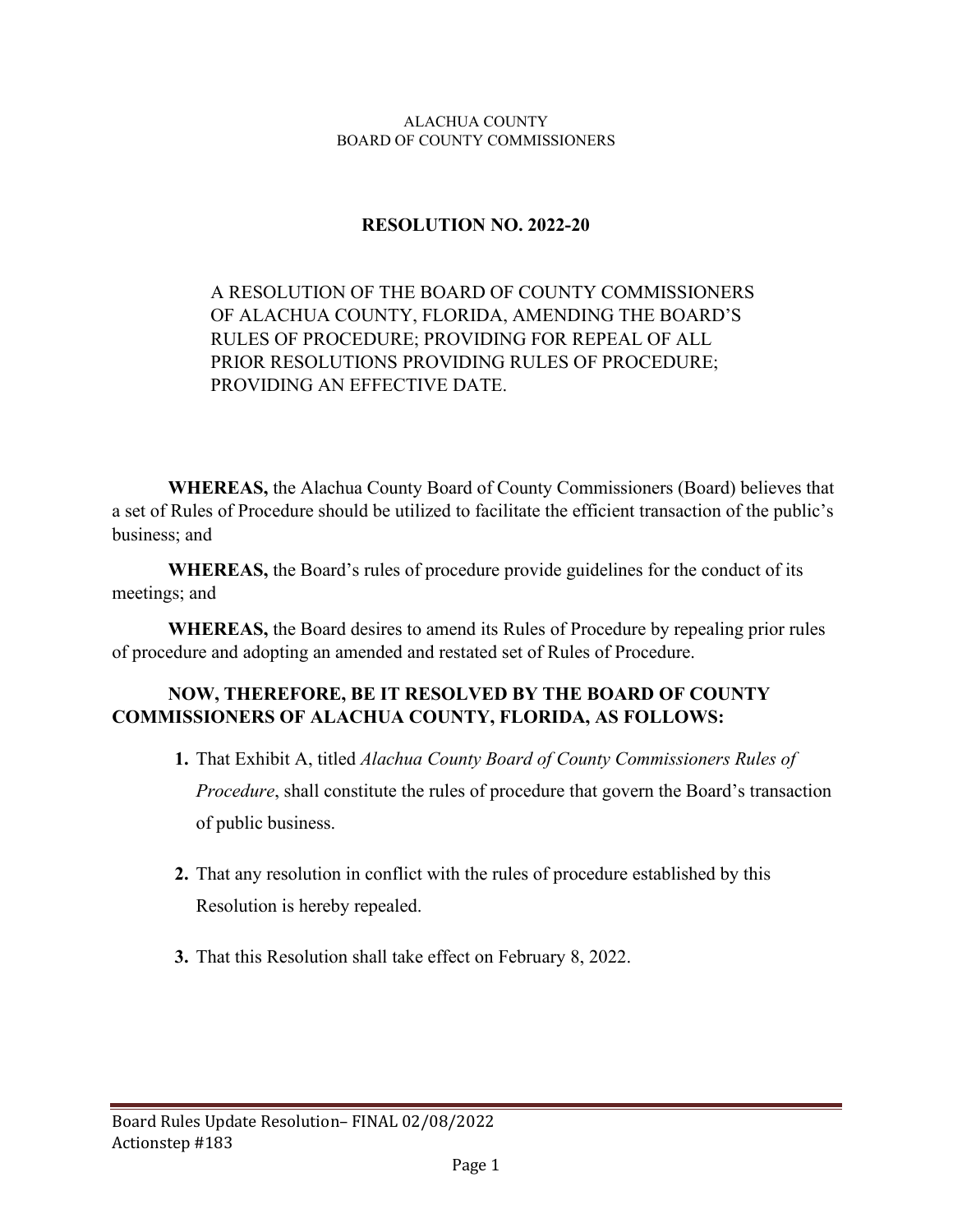DULY ADOPTED in regular session, this 8th day of February, 2022.

#### BOARD OF COUNTY COMMISSIONERS OF ALACHUA COUNTY, FLORIDA

ATTEST:

Clerk of Court

BY: *La Warishellen*, Whulen

J.K. "Jess" Irby, Esq. Board of County Commissioners

APPROVED AS TO FORM

County Attorney



 Board Rules Update Resolution- FINAL 02/08/2022 Actionstep #183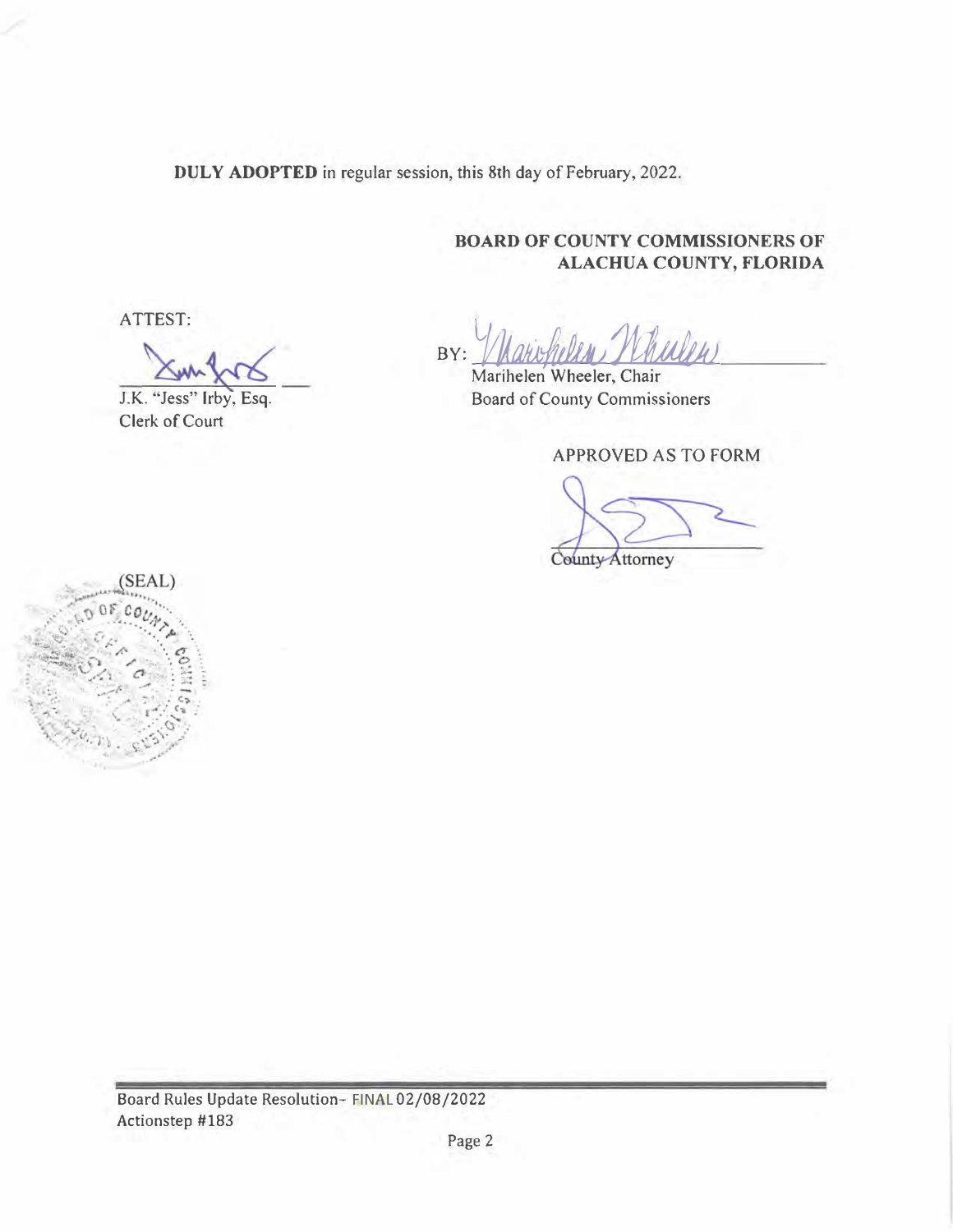Alachua County, Florida

### **Rules of Procedure for Meetings of Alachua County Board of County Commissioners**

| Policy No.: 21-01 | Effective: April 13, 2021     |
|-------------------|-------------------------------|
| Revision No.: 02  | Review Date: February 8, 2022 |

**OVERVIEW:** It shall be the policy of the Board of County Commissioners of Alachua County, Florida (herein, "Board"), that this Policy is adopted and completely supersedes any previous policy concerning the rules of procedure for the Board. It is the policy of the Board that these Rules of Procedure shall govern all official meetings of the Board. This Policy shall also apply to boards and committees created by the Board which have quasi-judicial or legislative authority, except to the extent that such board or committee has an inconsistent ordinance or resolution adopted by the Board of County Commissioners.

#### **PROVISIONS:**

The members of the Board, County Manager, County Attorney, staff, and the public shall adhere to these rules, to wit:

#### **I. Governing Rules.**

Except as may be provided by these Rules or by law, questions of order, the methods of organization and the conduct of business of the Board shall be governed by *The Standard Code of Parliamentary Procedure* (formerly known as *Sturgis Standard Code of Parliamentary Procedure*) in all cases for which they are applicable. These Rules shall also apply to boards and committees created by the Board which have quasi-judicial or legislative authority, except to the extent that such board or committee has an inconsistent ordinance or resolution adopted by the Board of County Commissioners. When applied to these lower boards or committees, the term "Board of County Commissioners," "Board," or "Chair" shall equally refer to the lower boards or committees and their respective chair persons.

#### **II. Open to the Public.**

A. Meetings Open to Public. All meetings of the Board shall be open to the public in accordance with the Florida Government in the Sunshine Law, Section 286.011, Florida Statutes (Fla. Stat.). Being open to the public and public participation may be accomplished through hybrid communications media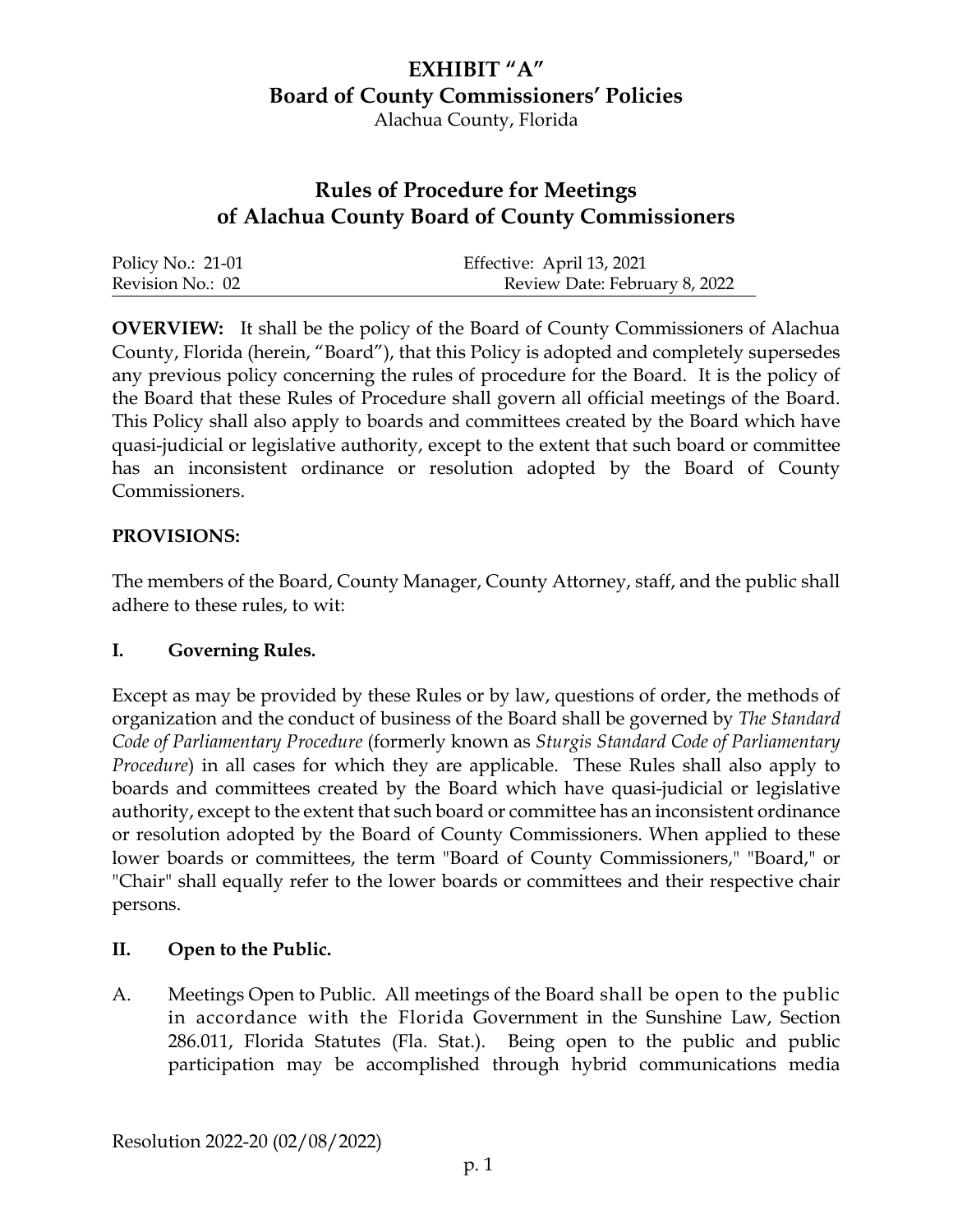Alachua County, Florida

technology ("CMT"). CMT, for purposes of these Rules, shall include, but is not limited to, electronic transmission of printed matter, audio, full-motion video, freeze-frame video, compressed video, and digital video which meets the intent of permitting attendance at public meetings.

- B. Exempt Meetings. The exception shall be those meetings statutorily exempt, such as executive collective bargaining sessions, Section 447.605(1), Fla. Stat., meetings regarding risk management claims, Section 768.28(16)(c), Fla. Stat., litigation meetings pursuant to Section 286.011(8), Fla. Stat., and any other exempt meeting provided by law. The Board shall follow all statutory requirements for exempt meetings.
- C. Seating Capacity. Due to the need to comply with seating capacity requirements of the Fire Code and to address other health and safety concerns, there may be occasions when entrance by the public to the Board's physical meeting rooms shall be restricted or limited. When the County Manager anticipates, prior to the start of a meeting, that the number of meeting attendees will exceed the Board meeting room capacity, the County Manager will take reasonable actions to accommodate the anticipated attendance and participation in the meeting, such as arranging "over-flow" seating or moving the meeting location to a meeting room with greater capacity. When it becomes clear during the course of a meeting that the number of meeting attendees will exceed the Board meeting room capacity, the County Manager will attempt to arrange "over-flow" seating for those wishing to participate.
- D. Signs, Placards, Banners. For public safety purposes, no signs or placards mounted on sticks, posts, poles or similar structures shall be allowed in Board meeting rooms. Other signs, placards, banners, or other similar items shall not disrupt meetings or interfere with others' visual rights.
- E. Persons with Disabilities. All persons with disabilities shall be provided with the assistance necessary to enable them to effectively participate in Board meetings, consistent with Section 286.26, Fla. Stat.

#### **III. Types of Board Meetings.**

A. Regular Meetings. Regular Meetings are those meetings of the Board which are routine, and routinely take place on the second and fourth Tuesdays of a month in Jack Durance Auditorium, Room 209, County Administration Building, 12 SE First Street, Gainesville, Florida. Regular Meetings may include Public Hearings which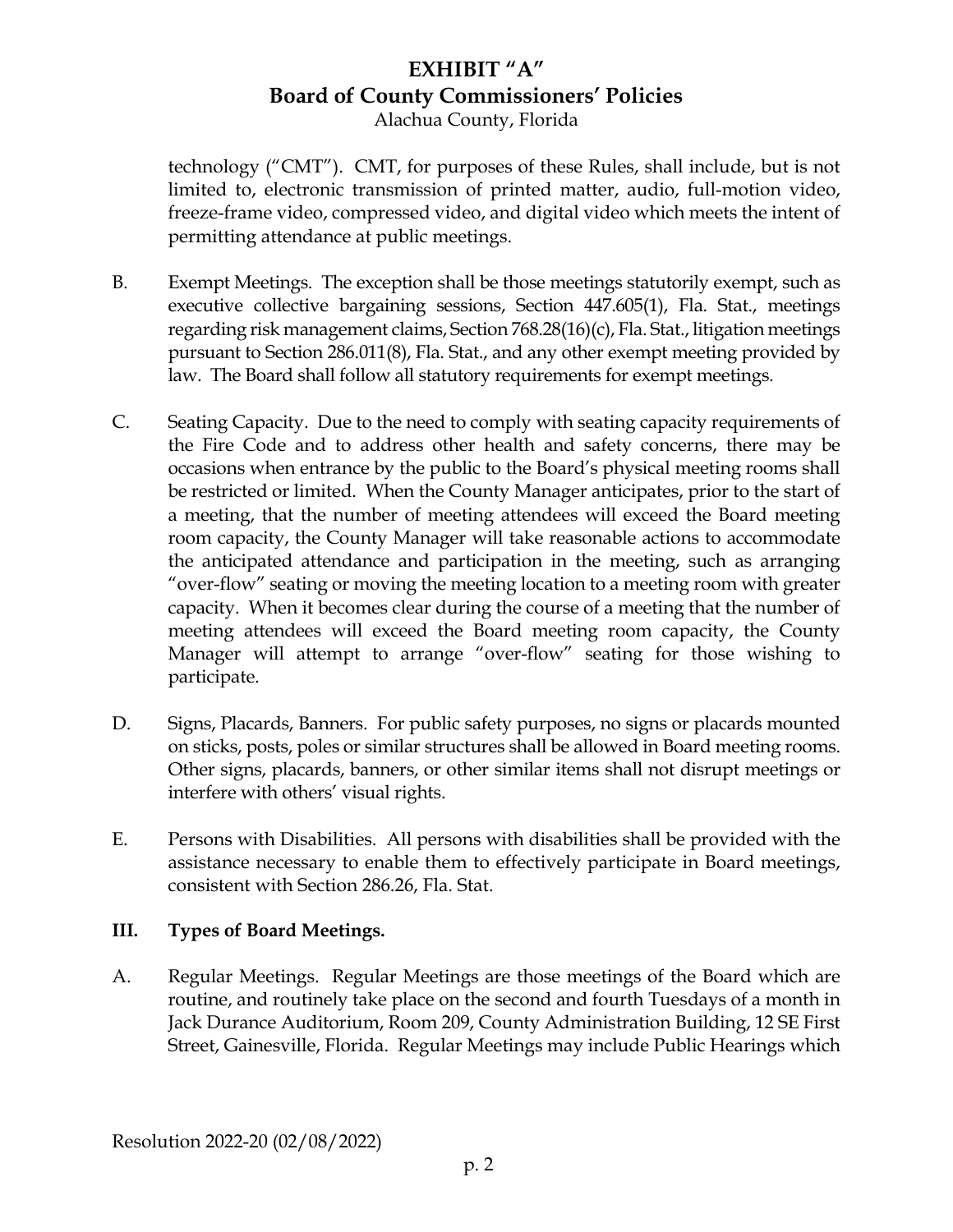Alachua County, Florida

will, when possible, be scheduled during the day time, or no earlier than 5:01pm if there is great public interest or as prescribed by law.

- 1. Initiation and Notice of Regular Meetings. The Board will adopt a calendar of meetings annually which will include all anticipated dates and times for Regular Meetings in the up-coming calendar year. The Board will follow all legal requirements for providing notice to the public of Regular Meetings.
- 2. Location of Regular Meetings. The physical location of Regular Meetings should take place in publicly-owned and publicly-accessible buildings. Public attendance may be accomplished through CMT, if available.
- 3. Adjustment of Dates, Times and Locations of Regular Meetings. The Board may adjust the date, time and/or locations of a Regular Meeting to accommodate a holiday schedule or other special circumstances. Notice of changes in date, time and/or location of a Regular Meeting will be given to the public as far in advance of the meeting as possible, but at least 24 hours before the start of the previously-scheduled Regular Meeting or the start of the adjusted Regular Meeting, whichever comes first.
- 4. Cancellation of Regular Meetings. The Board may cancel a Regular Meeting at any previously held meeting where official actions may be taken. In emergency situations or under time constraints, the Chairperson of the Board of County Commissioners ("Chair") or the County Manager may cancel a Regular Meeting.
- 5. Regular Meeting Agenda. A draft agenda should be available to the public at least 24 hours before the start of a Regular Meeting, though this is not required by law. Upon motion by a Commissioner, an agenda may be amended at any time during the course of a Regular Meeting.
- 6. Official Actions of the Board at Regular Meetings. Actions may be taken on all agendaed and non-agendaed issues before the Board during the course of a Regular Meeting. The Board will take action on items requiring a Public Hearing only if all legal prerequisites have been met.
- 7. Public Participation. Public participation prior to the taking of official actions during Regular Meetings shall be permitted, unless the official action being taken is purely ministerial, consistent with Section 286.0114(2), Fla. Stat. Unless expanded or extended by the Chair, two designated public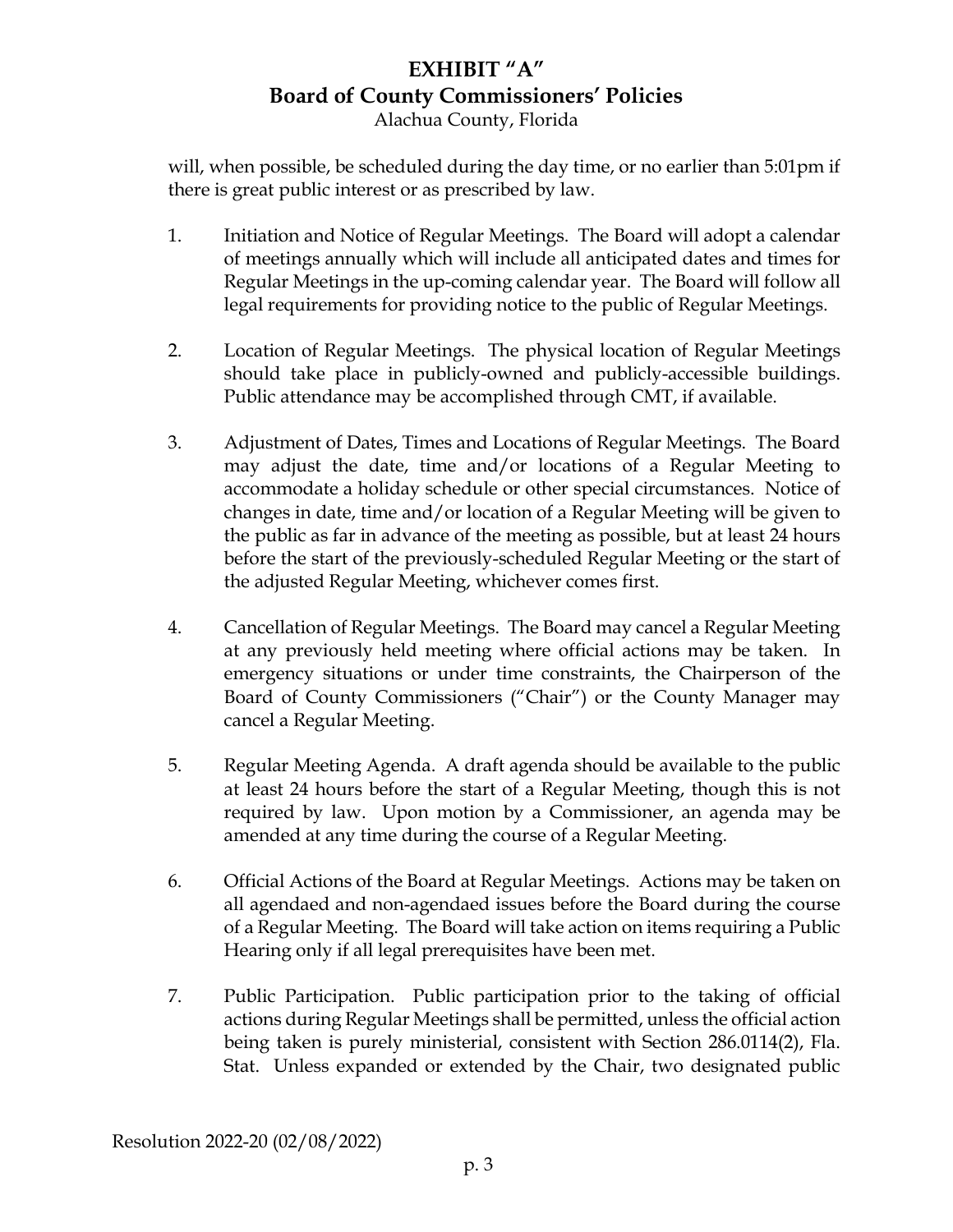Alachua County, Florida

comment periods on issues not appearing on the agenda will be allowed for no more than 30 minutes each, with the first period starting around ½ hour after the beginning of the morning session of the meeting (currently 12 noon) and with the second period starting around  $\frac{1}{2}$  hour after the beginning of the evening session of the meeting (currently 5:30pm). If there is no evening session, then the second public comment period will start at the close of all business on the agenda. Members of the public may only speak during one of these two designated public comment periods during the course of a meeting. The Chair may authorize members of the public to speak on agendaed items if those members of the public make a request to do so and are unable to attend the remainder of the meeting. Members of the public wishing to speak on quasi-judicial matters should be encouraged to speak during the hearings on those matters, since the Board's decisions in those matters may only be based on evidence in the record of the hearings. Public speakers who meet the definition of "lobbyists" per Sec. 68.02, Alachua County Code, shall disclose that they are lobbyists when addressing the Board of County Commissioners. Public participation may be accomplished through CMT, if available. Comment offered by the public attending through CMT will be given as much weight and consideration as comment offered by public attending physically.

- B. Special Meetings, Workshops and Policy Meetings (collectively, "Special Meetings"). Special Meetings are those meetings of the Board which are not previously on the Board's calendar of meetings and are scheduled by the Chair or County Manager. Generally, Special Meetings will not include Public Hearings, but they may if all legal prerequisites have been met.
	- 1. Initiation and Notice of Special Meetings. The Chair or the County Manager will schedule Special Meetings and announce the date, time and location of the Special Meeting at a previous meeting, if possible. The Board will follow all legal requirements for providing notice to the public of Special Meetings.
	- 2. Location of Special Meetings. The physical location of special Meetings should take place in publicly-owned and publicly-accessible buildings. Public attendance may be accomplished through CMT, if available.
	- 3. Adjustment of Dates, Times and Location of Special Meetings. The Chair or the County Manager may adjust the date, time and/or location of a Special Meeting to accommodate availability or preference of Commissioners. Prior notice of changes of date, time and/or location of a Special Meeting will be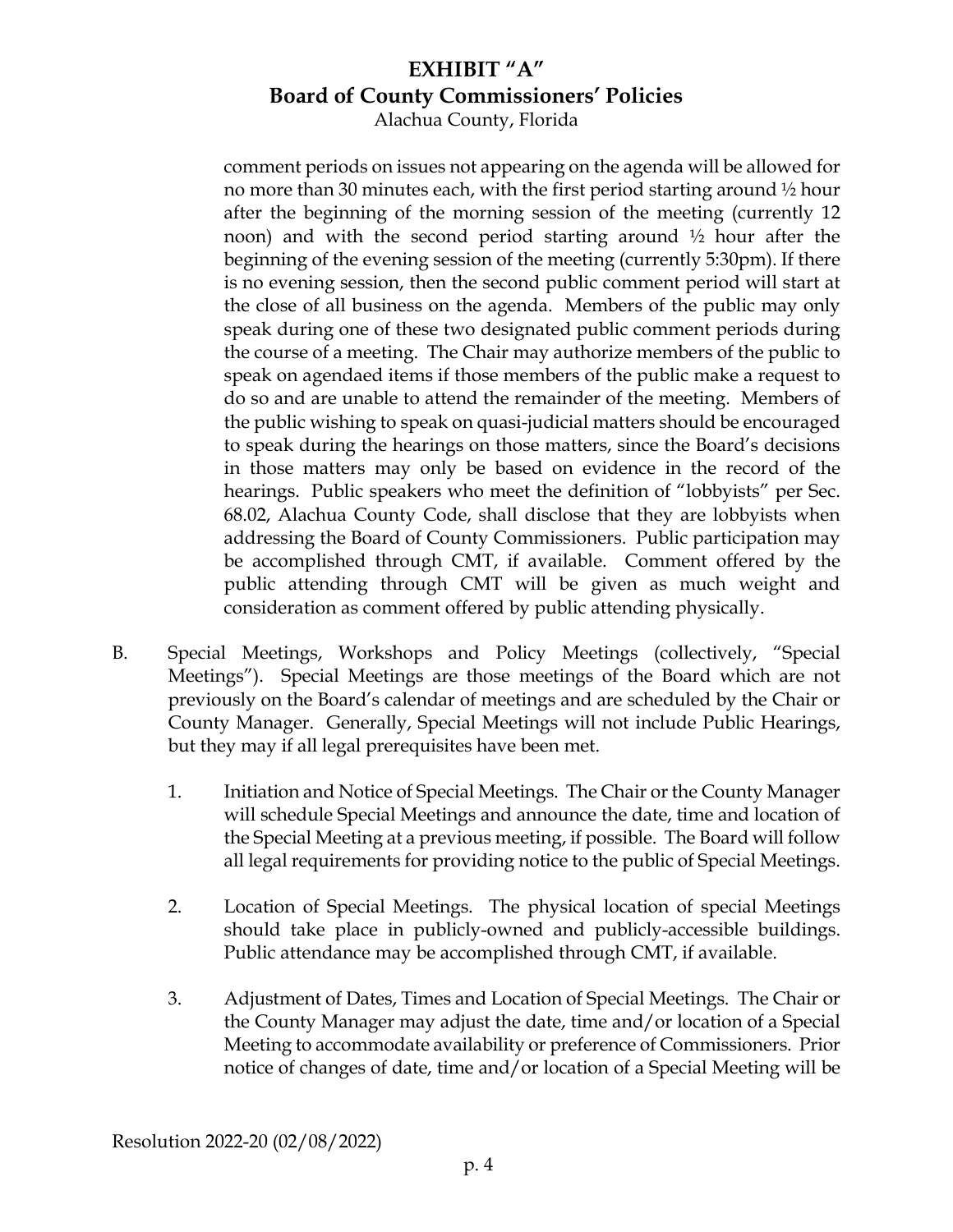Alachua County, Florida

given as far in advance of the adjustment as possible, but at least 24 hours before the start of the previously-scheduled Special Meeting or the start of the adjusted Special Meeting, whichever comes first.

- 4. Cancellation of Special Meetings. The Chair or County Manager may cancel a Special Meeting.
- 5. Special Meeting Agenda. An agenda should be available to the public at least 24 hours before the start of a Special Meeting, though this is not required by law. Upon motion by a Commissioner, an agenda may be amended at any time during the course of a Special Meeting.
- 6. Official Actions of the Board at Special Meetings. Actions may be taken on all agendaed and non-agendaed issues before the Board during a Special Meeting.
- 7. Public Participation. Public participation prior to the taking of official actions during Special Meetings shall be permitted, unless the official action being taken is purely ministerial, consistent with Section 286.0114(2), Fla. Stat. Unless expanded or extended by the Chair, one designated public comment period on issues not appearing on the agenda will be allowed for no more than 30 minutes starting around  $\frac{1}{2}$  hour after the beginning of the of the meeting. The Chair may authorize members of the public to speak on agendaed items if those people are unable to attend the remainder of the meeting. Members of the public wishing to speak on quasi-judicial matters should be encouraged to speak during the hearings on those matters, since the Board's decisions in those matters may only be based on evidence in the record of the hearings. Public speakers who meet the definition of "lobbyists" per Sec. 68.02, Alachua County Code, shall disclose that they are lobbyists when addressing the Board of County Commissioners. Public participation may be accomplished through CMT, if available. Comment offered by the public attending through CMT will be given as much weight and consideration as comment offered by public attending physically.
- C. Emergency Special Meetings. Emergency Special Meetings are those meetings of the Board which, in the judgment of any Commissioner, the County Manager or the County Attorney, is imminently necessary to protect the health, safety or welfare of the County and its citizens or to protect a legal right of the County. Emergency Special Meetings shall be limited to the topic of the emergency and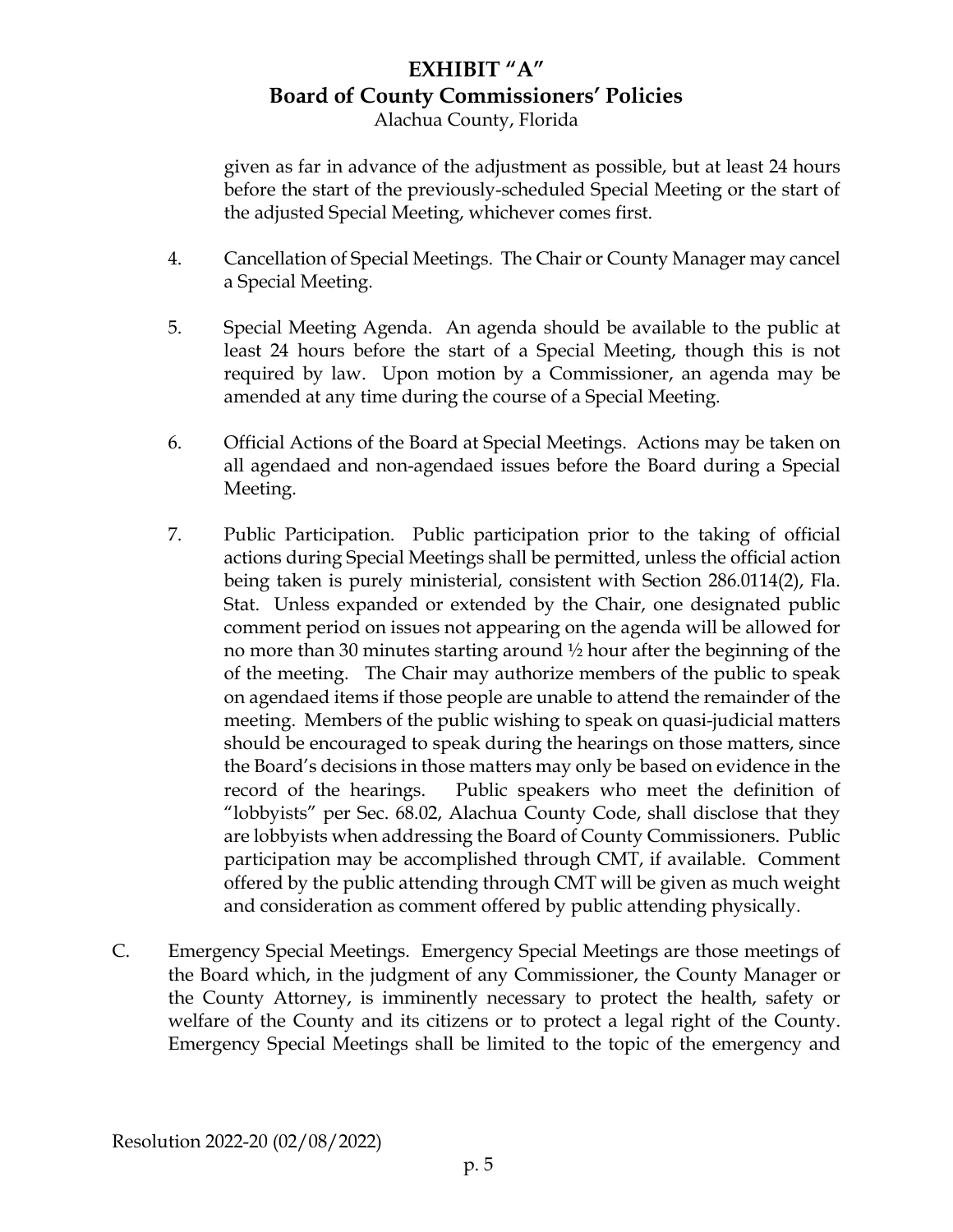Alachua County, Florida

ancillary issues related to the emergency. Unless permitted by law, Emergency Special Meetings will not include Public Hearings.

- 1. Initiation and Notice of Emergency Special Meetings. Any Commissioner, the County Manager or the County Attorney may call an Emergency Special Meeting. The initiating official shall state the nature of the emergency in enough detail to enable the public to ascertain the emergency nature of the meeting. Notice for Emergency Special Meetings shall include the nature of the emergency and the date, time and location of the Emergency Special Meeting. The Board will follow all legal requirements for providing notice to the public of Emergency Special Meetings.
- 2. Location of Emergency Special Meetings. The physical location of Emergency Special Meetings should take place in publicly-owned and publicly-accessible buildings unless publicly-owned buildings are not feasibly available due to the emergency. In all cases, Emergency Special Meetings shall permit public participation. Public attendance may be accomplished through CMT, if available.
- 3. Adjustment of Dates, Times and Locations of Emergency Special Meetings. The initiator of an Emergency Special Meeting may adjust the date, time and location of an Emergency Special Meeting to facilitate the attendance of a quorum of Commissioners, the County Manager or the County Attorney. Prior notice of changes in date, time or location of an Emergency Special Meeting will be given to the public as far in advance of the meeting as possible.
- 4. Cancellation of Emergency Special Meetings. Any Commissioner, the County Manager or the County Attorney shall cancel an Emergency Special Meeting when it is determined that an Emergency Special Meeting is no longer imminently necessary to protect the health, safety or welfare of the County and its citizens or to protect a legal right of the County.
- 5. Emergency Special Meeting Agenda. No written agenda is necessary for an Emergency Special Meeting. At the opening of an Emergency Special Meeting, the Chair shall announce the nature of the emergency (the topic for the meeting).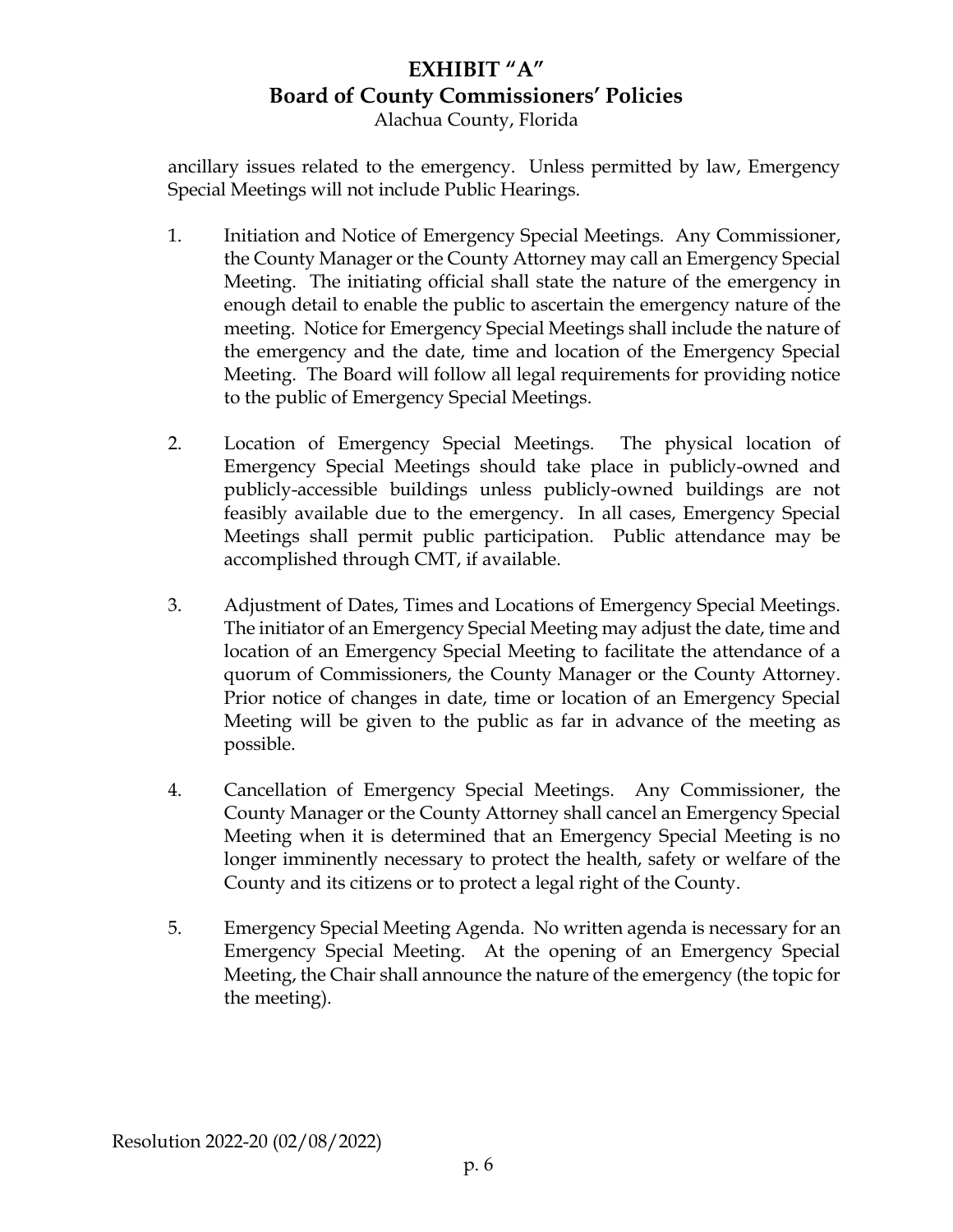### **EXHIBIT "A" Board of County Commissioners' Policies** Alachua County, Florida

- 6. Official Actions of the Board at Emergency Special Meetings. Actions related to the stated emergency may be taken to protect the health, safety or welfare of the County and its citizens or to protect a legal right of the County.
- 7. Public Participation. Public participation prior to the taking of official actions during Emergency Special Meetings should be permitted unless allowing public comment would unreasonably delay the ability of the Board to act to deal with an emergency situation affecting the public health, safety or welfare of the County and its citizens<sup>[1](#page-8-0)</sup> or the official action being taken is purely ministerial. Unless expanded or extended by the Chair, one designated public comment period on issues not appearing on the agenda will be allowed for no more than 30 minutes, starting around  $\frac{1}{2}$  hour after the beginning of the of the meeting. The Chair may authorize members of the public to speak on agendaed items if those people are unable to attend the remainder of the meeting. Members of the public wishing to speak on quasi-judicial matters should be encouraged to speak during the hearings on those matters, since the Board's decisions in those matters may only be based on evidence in the record of the hearings. Public speakers who meet the definition of "lobbyists" per Sec. 68.02, Alachua County Code, shall disclose that they are lobbyists when addressing the Board of County Commissioners. Public participation may be accomplished through CMT, if available. Comment offered by the public attending through CMT will be given as much weight and consideration as comment offered by public attending physically.

### **IV. Quorum and Remote Participation.**

- A. Quorum. A physically-present majority of the entire Board shall constitute a quorum. No ordinance, resolution, or motion shall be adopted by the Board without the affirmative vote of the majority of the members present or, if required by the Florida Statutes, an extraordinary majority or unanimous vote of the members present.
- B. Remote Participation by a Commissioner. The Board may conduct its meeting or hearing, provided that a quorum of their voting members are present at a physical location, and provided the meetings otherwise comply with Chapter 286, Florida Statutes, and the Florida Constitution. Non-physically present commissioners may participate via CMT under specific circumstances, as provided below.

<span id="page-8-0"></span><sup>1</sup> Section 286.0114(3)(a), Fla. Stat. (2015).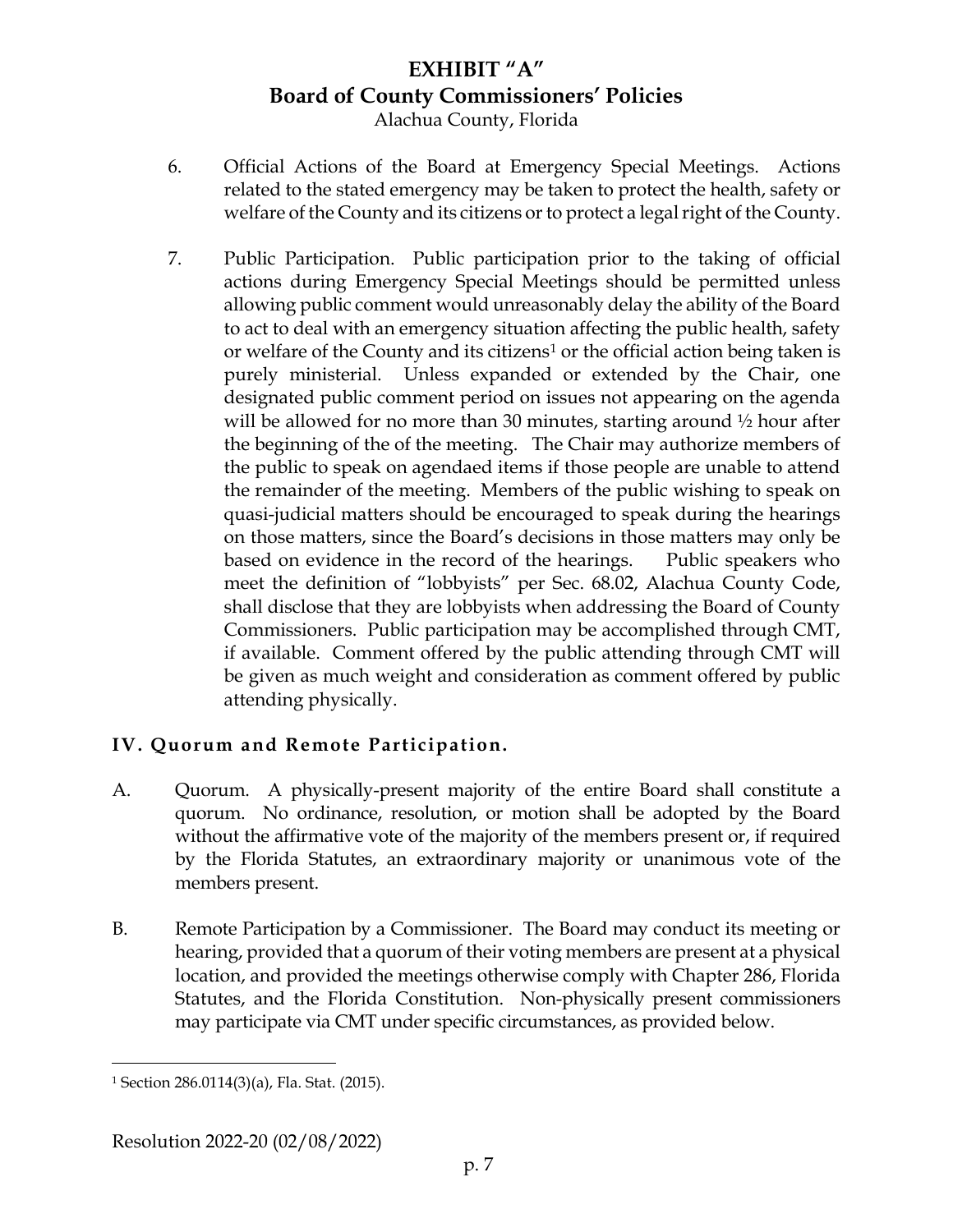Alachua County, Florida

- 1. Requirements for Participation. Participation by commissioners who are not physically-present ("remote commissioners") may be allowed if all of the following are true.
	- a. A quorum of commissioners are present at the meeting;
	- b. Remote commissioners supply the technology, and Internet or mobile connection necessary to meaningfully participate in the meeting (at a minimum hearing presenter, commissioners and the public, and being heard by commissioners and the public); and
	- c. The majority of physically-present commissioners make a finding that extraordinary circumstances exist to justify the absence of remote commissioners from the meeting. Extraordinary circumstances include, but are not limited to, medical treatments which preclude attendance; physical disabilities; and illnesses. Participation by remote commissioners should never be permitted solely for the convenience of the commissioner.
- 2. Voting Limitation. A remote commissioner may cast a vote on any ordinance, resolution or motion.
- 3. Minutes. The minutes of a meeting where remote commissioners participate shall reflect that a quorum of commissioners is present, that the presentcommissioners made a finding that extraordinary circumstances exist to permit remote participation, and that commissioner(s) are participating remotely.
- 4. Commissioners wishing to participate remotely should provide the County Manager with as much notice as possible to facilitate the set-up of equipment and to, if possible, test and trouble-shoot remote commissioners' CMT prior to the start of the meeting.
- C. Loss of Quorum. In the event that a Commissioner departs a Board meeting prior to adjournment, and the departure causes a loss of quorum, no further official action may be taken until or unless a quorum is restored. In the event that a Commissioner refrains from voting on a particular matter due to a conflict of interest under Section 112.3143 or Section 286.012, Fla. Stats., and the abstention causes a loss of quorum, no further official action may be taken on that particular matter until or unless a quorum is restored.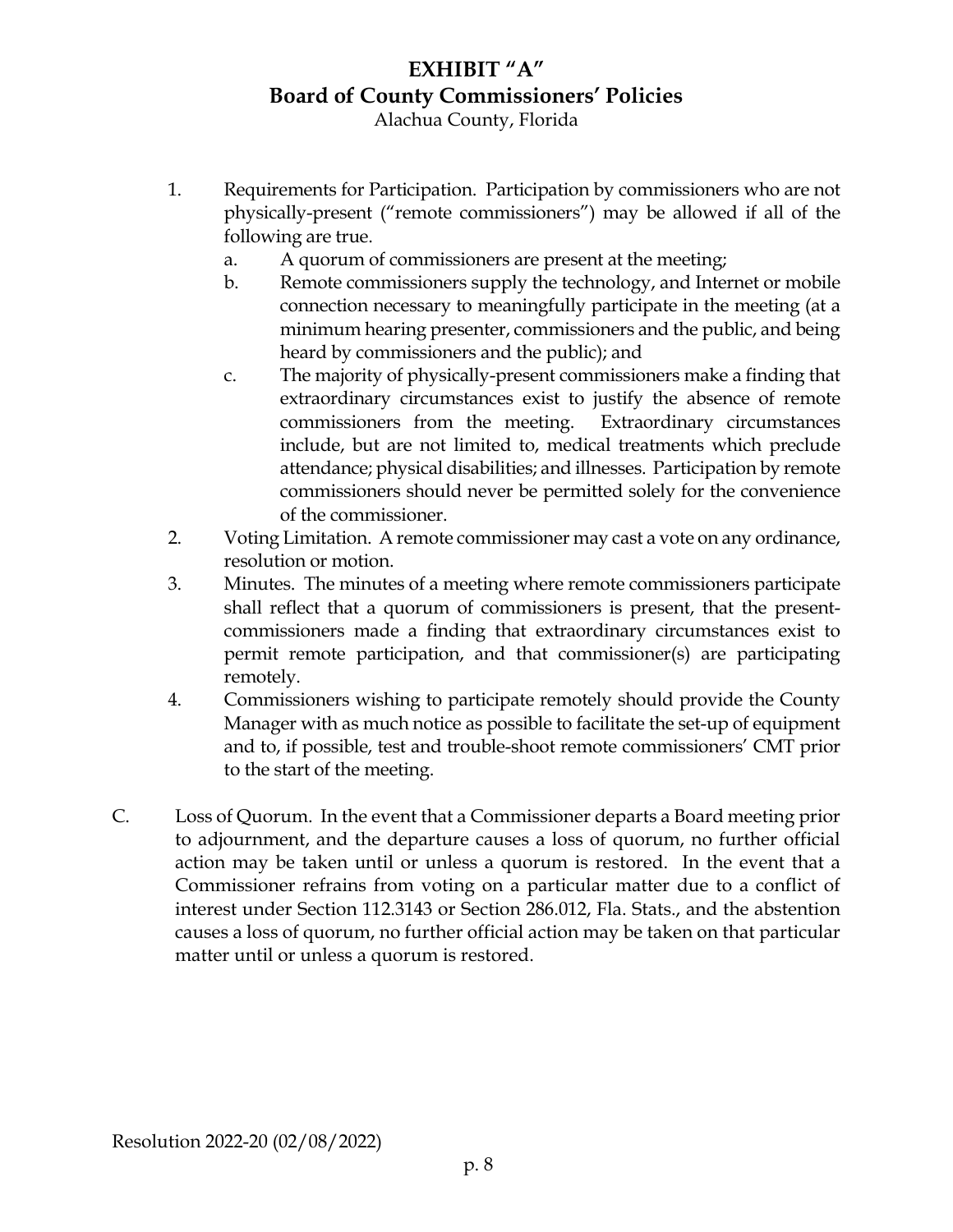Alachua County, Florida

#### **V. Presiding Officer.**

- A. Chair. The presiding officer is the Chair of the Alachua County Board of County Commissioners. The Chair presides at all meetings of the Board. The Chair's responsibilities shall include but not be solely limited to:
	- 1. Opening the meeting at the appointed time and call the meeting to order, having ascertained that a quorum is present.
	- 2. Announcing the business to come before the Board.
	- 3. Recognizing all Commissioners, the County Manager, and the County Attorney, who seek the floor under correct procedure. All questions and comments are to be directed through the Chair. The Chair shall announce the decisions of the Board on all matters coming before it.
	- 4. Preserving decorum and order, and in case of disturbance or disorderly conduct in the Board meeting room, may cause the same to be cleared or cause any disruptive individual to be removed.
	- 5. Calling to order any member of the Board who violates any of these Rules and, when presiding, decide questions of order.
	- 6. Expediting business in every way compatible with the rights of the Commissioners.
	- 7. For the Chair to make a motion, the gavel must be relinquished. A Commissioner who relinquishes the gavel should not return to it until the pending main question has been disposed of. The gavel shall be relinquished in the following order:
		- a. to the Vice Chair;
		- b. to other Commissioners based upon seniority.
	- 8. Declare the meeting adjourned.
	- 9. When time constraints dictate, the Chair may take the following actions outside of a Board meeting and without Board approval:
		- a. approve authorizations to advertise public hearings;
		- b. send proclamations and letters to the Alachua County State and Federal Legislative Delegations and other government officials in

Resolution 2022-20 (02/08/2022)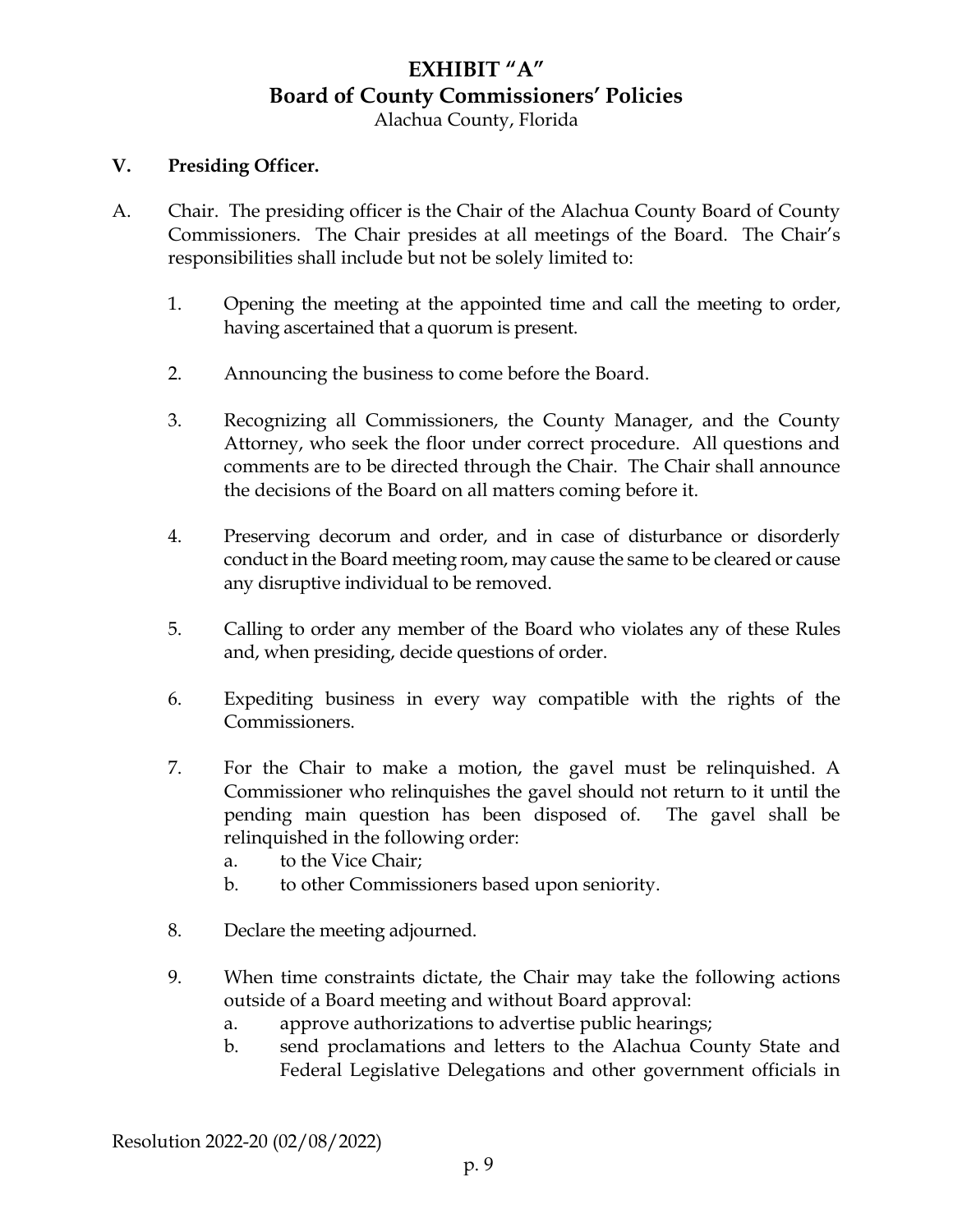Alachua County, Florida

support of Alachua County municipality or community-based organization initiatives, such as legislative changes and grant requests, provided the Board has taken a position in support of the initiative in its legislative agenda or by some other action expressed its position on the issue presented; and

- c. any action consistent with the Alachua County Code.
- B. Vice Chair. In the absence of the Chair or in the event of the Chair's inability to serve by reason of illness or accident, the Vice Chair shall perform the duties and functions of the Chair until the Chair's return or recovery and resumption of duty.
- C. Election. The Clerk shall preside over the election of the Chair and Vice Chair. Procedures for electing officers are as follows:
	- 1. On the second Tuesday of November each year, or as soon thereafter as practicable, the Board elects a Chair from among its members. The Clerk calls for nominations for Chair. Nominations do not require a second. If there is more than one nomination, the Clerk conducts a roll-call vote. If a vacancy which is anticipated to last longer than 3 consecutive months occurs in the office of the Chair, the Board shall, at its next Regular Meeting, select a Chair from among its members for the remainder of the term.
	- 2. In conjunction with the election of the Chair, the Board shall elect a Vice Chair through like procedures.

#### **VI. Order of Business.**

- A. Chair Discretion. This Section (VI. Order of Business) represents guidelines and best practices for conducting all Board meetings. The Chair may amend the order of business as may be necessary to conduct the meeting.
- B. Public Comment:
	- 1. Members of the public shall be given a reasonable opportunity to be heard on a proposition before the Board that is not a purely ministerial act. The opportunity to be heard need not occur at the same meeting at which the Board takes official action on the proposition if the opportunity occurs at a meeting that is during the decision-making process and is within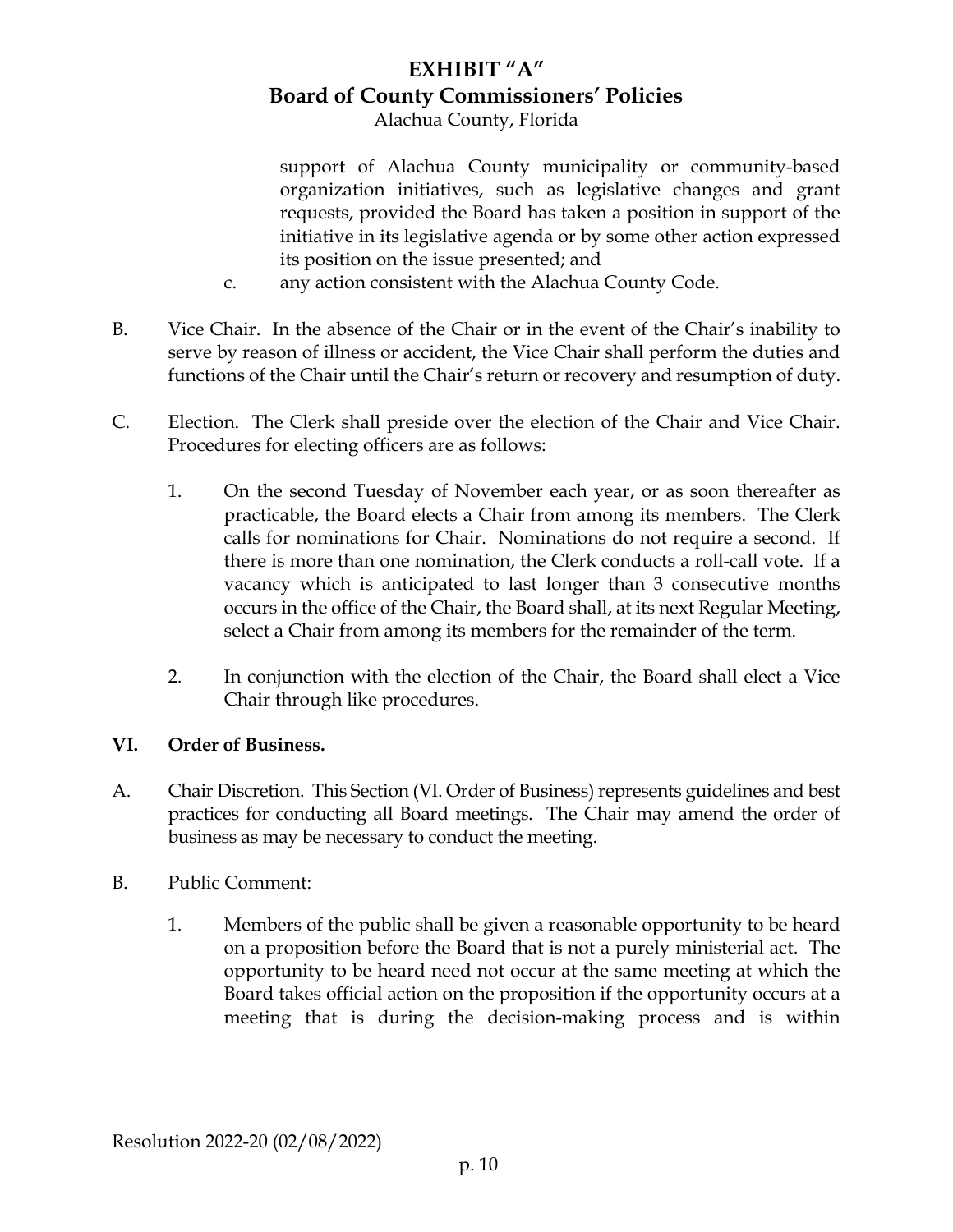Alachua County, Florida

reasonable proximity in time before the meeting at which the Board takes the official action.2

- 2. 3-minute limit The Chair has the discretion to either extend or reduce time limits, based on the number of speakers.
- 3. The Chair may allow additional public comment at his or her discretion.
- 4. A public speaker who meets the definition of "lobbyist" per Alachua County Code Section 68.02 shall disclose that he or she is a registered lobbyist when addressing the Board.
- C. Cancellation of Evening Sessions: The Chair or the Manager may cancel an evening session if there is no agendaed business.
- D. Procedures for Quasi-Judicial Public Hearings.
	- 1. County Attorney reads quasi-judicial statement, in substantially the following form:

"All persons wishing to testify or present evidence during this hearing will be sworn in prior to speaking during this proceeding. All persons have the right, through the Chair, to ask questions of staff or other speakers, to seek clarification of comments made by staff or other speakers and respond to comments or presentations of staff or other speakers. All persons who present written materials to Commissioners for consideration must ensure that a copy of such materials is provided to the Clerk for inclusion in the Board's record of proceedings and official minutes.

"While we welcome comments from all persons with an interest in this proceeding, Florida law requires that the County Commission's decision in a quasi-judicial action be supported by competent substantial evidence presented to the Board during the hearing on the application. Competent substantial evidence is such evidence as a reasonable mind would accept as adequate to support a conclusion. There must be a factual basis in the record to support opinion testimony from both expert and non-expert witnesses. Persons presenting testimony may rely on any factual information in the record to support their testimony.

"In a moment, the Clerk will ask for persons, other than staff and the applicant, who wish to participate as 'Parties' to identify themselves and explain to the

<sup>2</sup> Consistent with Section 286.0114, Fla. Stat. (2015).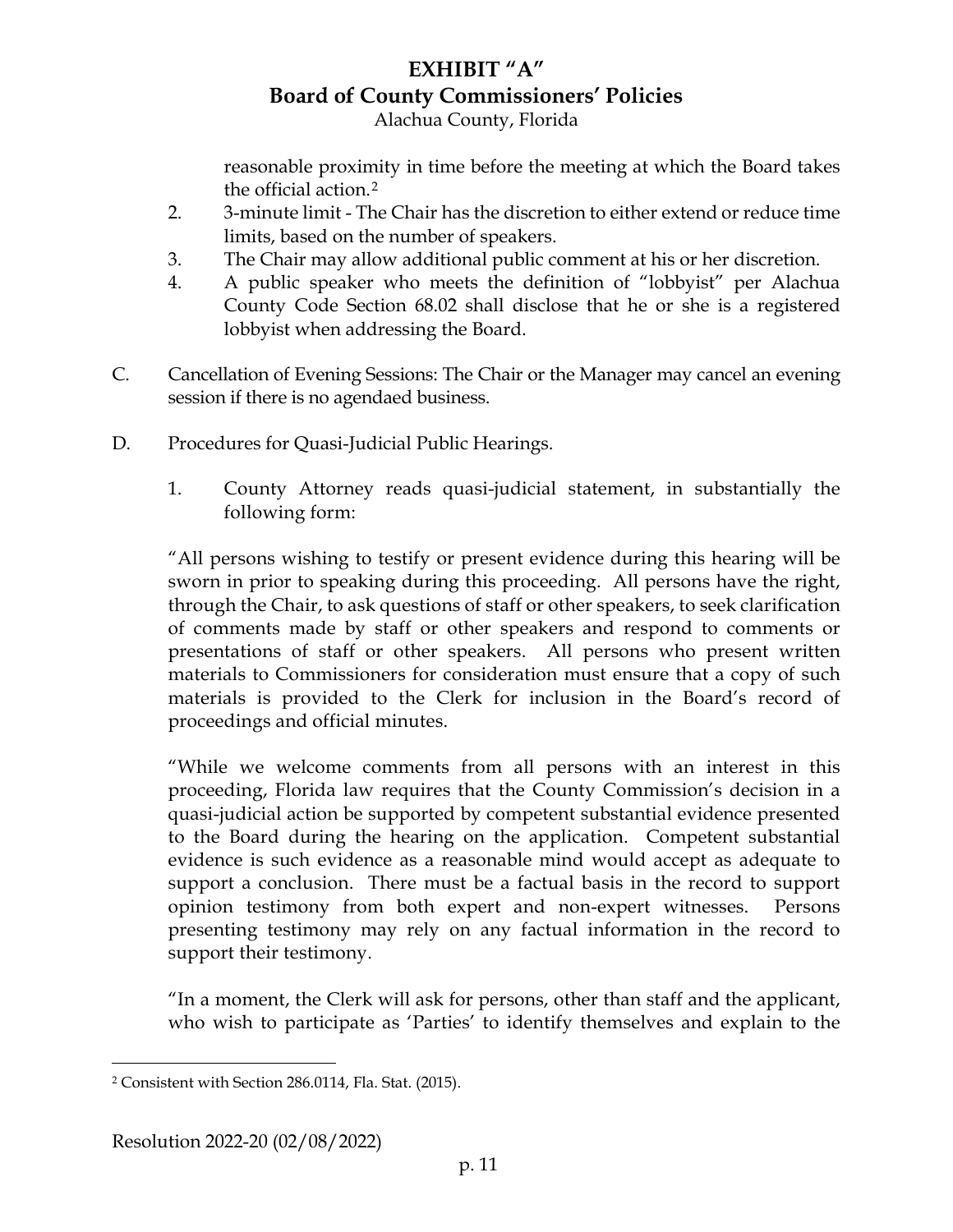Alachua County, Florida

Board why they believe that they are 'Parties.' To be a 'Party,' a person must show that he or she would be more directly impacted or more substantially impacted by the Board's decision today than the public at large. If the Board determines that you have party status, you will be permitted a reasonable opportunity to present testimony and evidence, and to ask questions. Otherwise, you will be permitted to testify as a member of the public."

2. Ex-parte Communications:

Prior to presentation or discussion of any quasi-judicial item, the Clerk or the County Attorney shall make the following inquiry of Board members: "Has any Commissioner received any oral or written communications regarding the quasijudicial items to be considered in this hearing? If so, please disclose the substance of the communication and identify the person making the communication."

Section 286.0115, Fla. Stat., provides that any person who is not otherwise prohibited by statute, charter provision or ordinance may discuss with any commissioner the merits of any matter on which the County Commission may take action. The following procedures, which remove the presumption of prejudice, shall be followed for ex-parte communication.

- a. The substance of any ex-parte communication with a Commissioner which relates to a quasi-judicial action pending before the Commission (such as a zoning decision) is not presumed prejudicial to the action if the subject of the communication and the identity of the person, group or entity with whom the communication took place is disclosed and made a part of the record before the final action on the matter.
- b. A County Commissioner may read a written communication from any person. A written communication that relates to quasi-judicial action pending before the Commission (such as a zoning decision) shall not be presumed prejudicial to the action. Such written communication shall be made a part of the record before final action on the matter.
- c. Commissioners may conduct investigations and site visits and may receive expert opinions regarding quasi-judicial action pending before the Commission. Such activities shall not be presumed prejudicial to the action if the existence of the investigation, site visit or expert opinion is made a part of the record before final action on the matter.
- d. Persons who have opinions contrary to those expressed in an ex-parte communication shall be given a reasonable opportunity to refute or respond to the communication.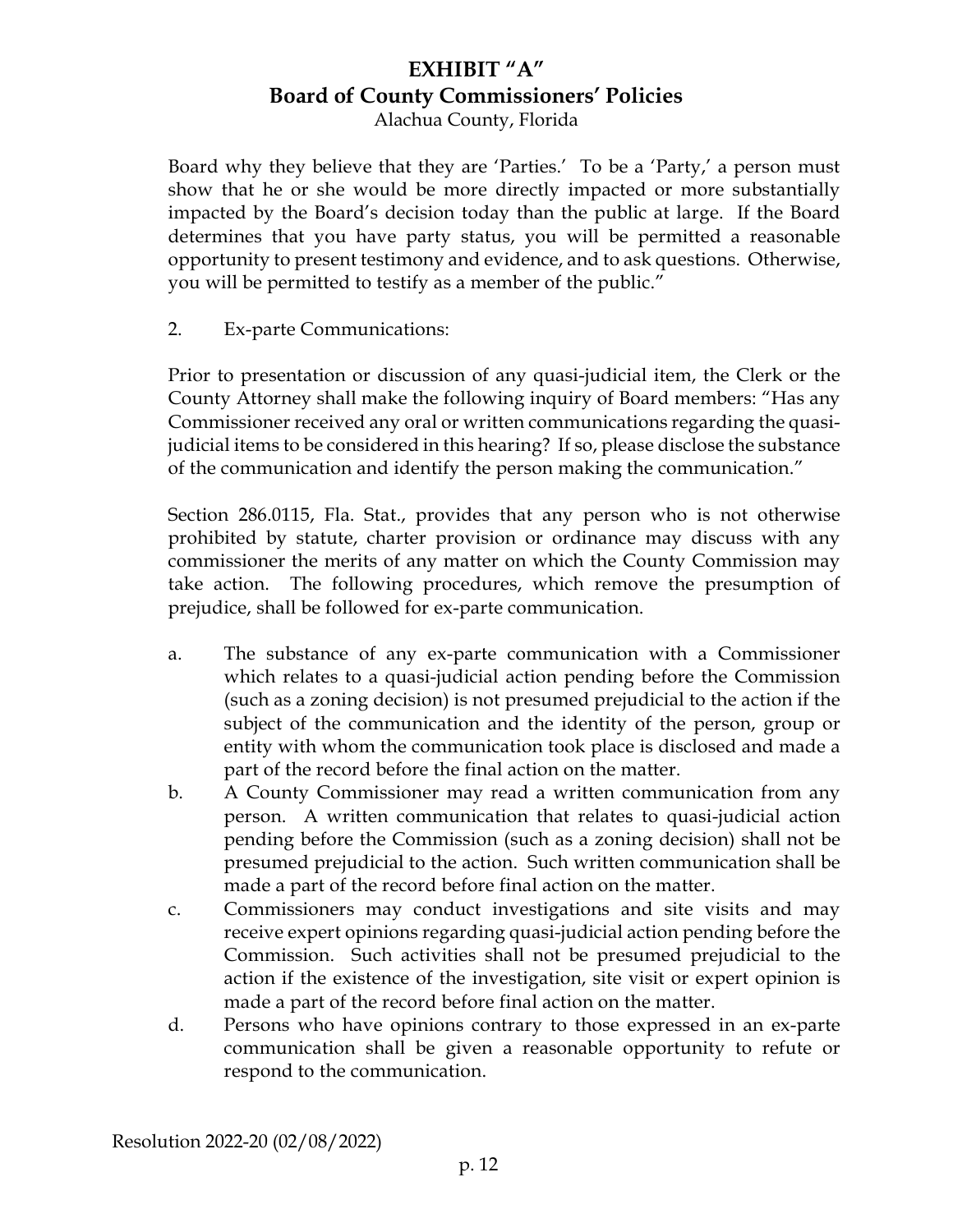Alachua County, Florida

- 3. Swearing-in of Those Testifying. Prior to a person testifying before the Board on any quasi-judicial item, the Clerk will ensure that the person testifying is sworn-in, in substantially the following form. "Do you swear and affirm that the evidence and testimony you will be providing today is the truth to the best of your knowledge and belief?" A person should be permitted to testify whether they swear-in or not.
- 4. Identification of Parties:

A. No later than 7 calendar days prior to the hearing, an individual or entity wishing to participate as a party in a quasi-judicial public hearing must provide the County with a written request to be considered as a party, unless otherwise provided. The request must include a factual basis for why the requestor believes that he or she should be allowed to participate as a party.

B. Any individual or entity who wishes to participate as a party to the proceeding may appear through CMT, if available, or in person to allow for participation in the public hearing.

C. At the outset of each quasi-judicial public hearing, the Board of County Commissioners, shall consider the written requests for party status and make a determination by a majority vote whether a requesting individual or entity will be considered a party to the proceeding and allowed to participate as such.

D. Any individual or entity wishing to participate as a party who has not complied with the requirements in Section  $(4)(A)$  may ask the Board of County Commissioners to consider a late request, either written or verbal. To grant a late request, the Board should determine that there is a factual basis for the individual or entity being permitted to participate as a party and that there is an appropriate justification for the request to participate as a party being late.

- 5. Evidence
- A. Any evidence, testimony, argument or other information offered utilizing CMT, if available, shall be afforded equal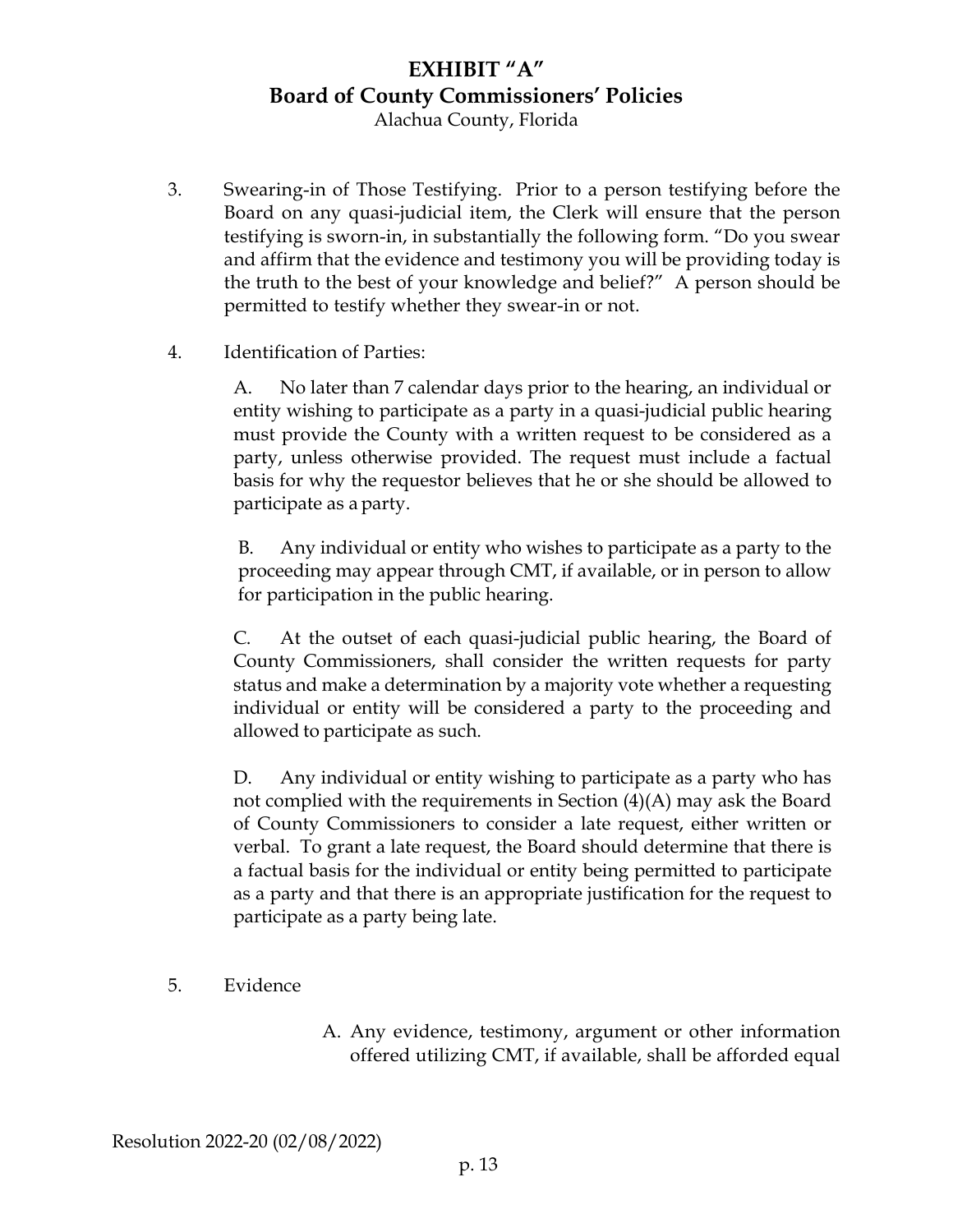Alachua County, Florida

consideration as if it were offered in- person and shall be subject to the same objections.

- B. If an individual or entity intends to participate as a party and provide evidence, beyond testimony, at the public hearing, the individual or entity should provide electronic copies of all evidence to the Clerk or appropriate County staff no later than 5 calendar days prior to the hearing. Any evidence provided electronically will be entered into the record and provided to all potential parties, even if the evidence is provided by a non-party participant.
- C. Witnesses are not required to be physically present to be sworn and may be sworn and testify through CMT, if available. To the extent possible by CMT, if available, testimony and evidence of recognized parties will be subject to reasonable cross-examination by other parties to the proceeding.
- D. Parties will be provided a maximum of 15 minutes per individual party to make argument, testify, and present relevant evidence at the quasi-judicial public hearing. If four or more Parties have an express common interest or common representation, then the unified class of Parties will be provided a maximum of 60 minutes to make argument, testify, and present relevant, non-repetitious, non-slanderous evidence at the quasi-judicial public hearing. The Chair, at his or her discretion, may grant additional time for complex matters if the party needs additional time to provide relevant, non-repetitious, nonslanderous testimony or evidence. The Chair, at his or her discretion, may also grant additional time to a party to allow for questions from the Board or committee hearing the item.
- E. Testimony and evidence offered during regular public comment on a quasi- judicial item will be considered and entered into the record of the decision.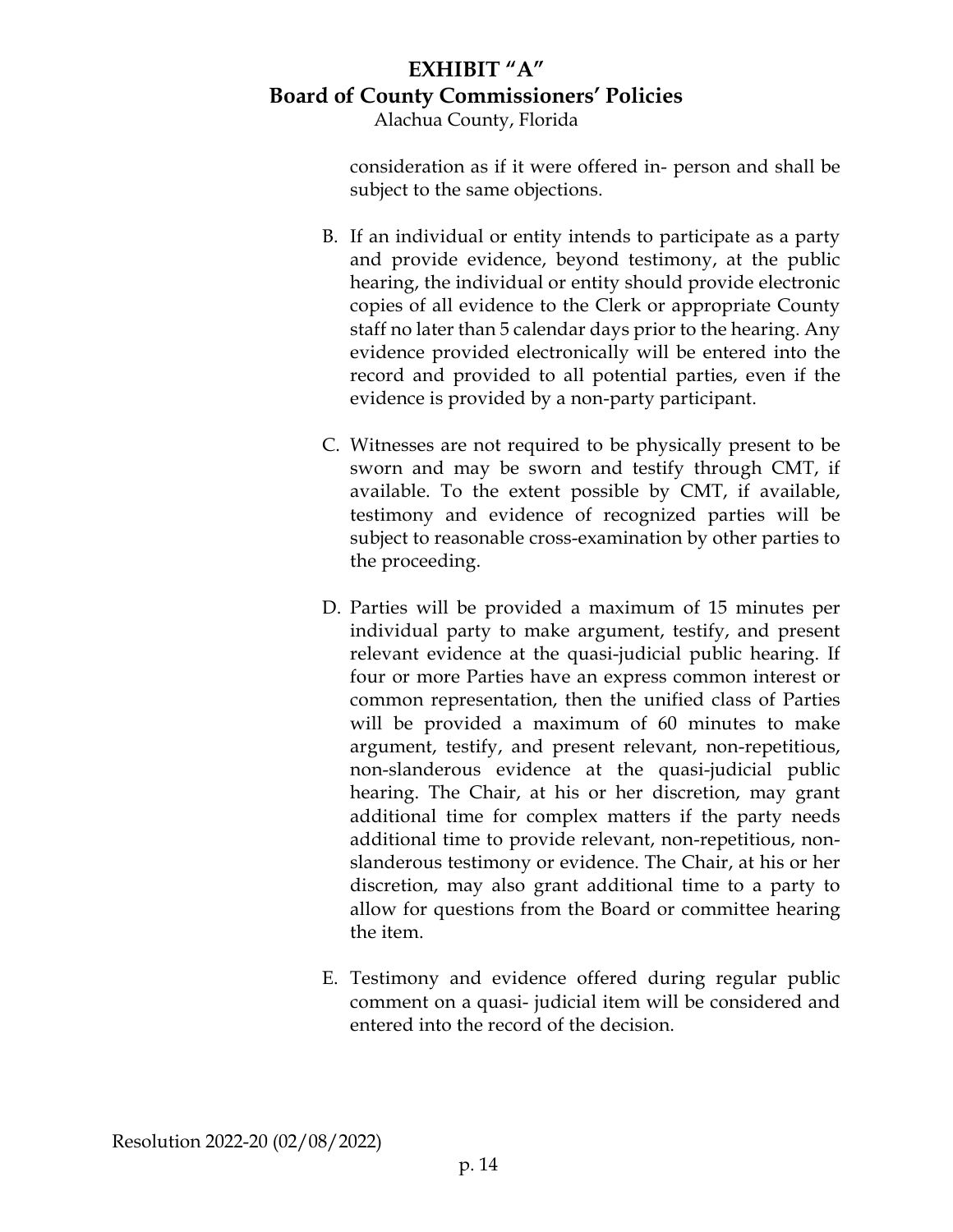Alachua County, Florida

- F. Cross-examination shall be permitted of staff and parties, but not of public commenters. Cross-examination shall be in the form of questions and shall be clearly relevant, nonrepetitious and non-slanderous. The Chair may direct that cross-examination be questions asked through the Chair if the Chair determines that the questioning is inefficient or abusive.
- G. Objections to testimony, evidence and cross-examination shall be disposed of by the Chair. All determinations made by the Chair under this Section (D)(5)(G) may be overruled by a majority of the members of the Board who are present.
- E. Consent Agenda. On the portion of the agenda designated as "Consent," all items contained therein will be adopted with the adoption of the agenda. Consent items are considered to be routine in nature, are typically non-controversial and do not deviate from past Board direction or policy. However, any Commissioner, the County Manager, or the County Attorney may withdraw an item from the consent agenda and it shall then be treated as a general business item and voted on individually.

#### **VII. Voting.**

- A. Voice Vote. Unless otherwise directed by the Chair, requested by a commissioner, or required by law, all votes shall be taken by voice.
- B. Tabulating the Vote. The Chair shall tabulate the votes and announce the results. At the request of any Commissioner, the Clerk shall take a Commissioner roll call of a vote.
- C. Every Commissioner who is in the Board meeting room when the vote is called must give his or her vote, unless the Commissioner has publicly stated that he or she is abstaining from voting due to a conflict of interest pursuant to Sections 112.3143 (actual conflict) or 286.012 (in quasi-judicial proceedings, to assure a fair proceeding free from potential bias or prejudice), Fla. Stat. If any Commissioner who is present declines to vote "aye" or "nay," without declaring a conflict, his or her silence shall be counted as an "aye" vote.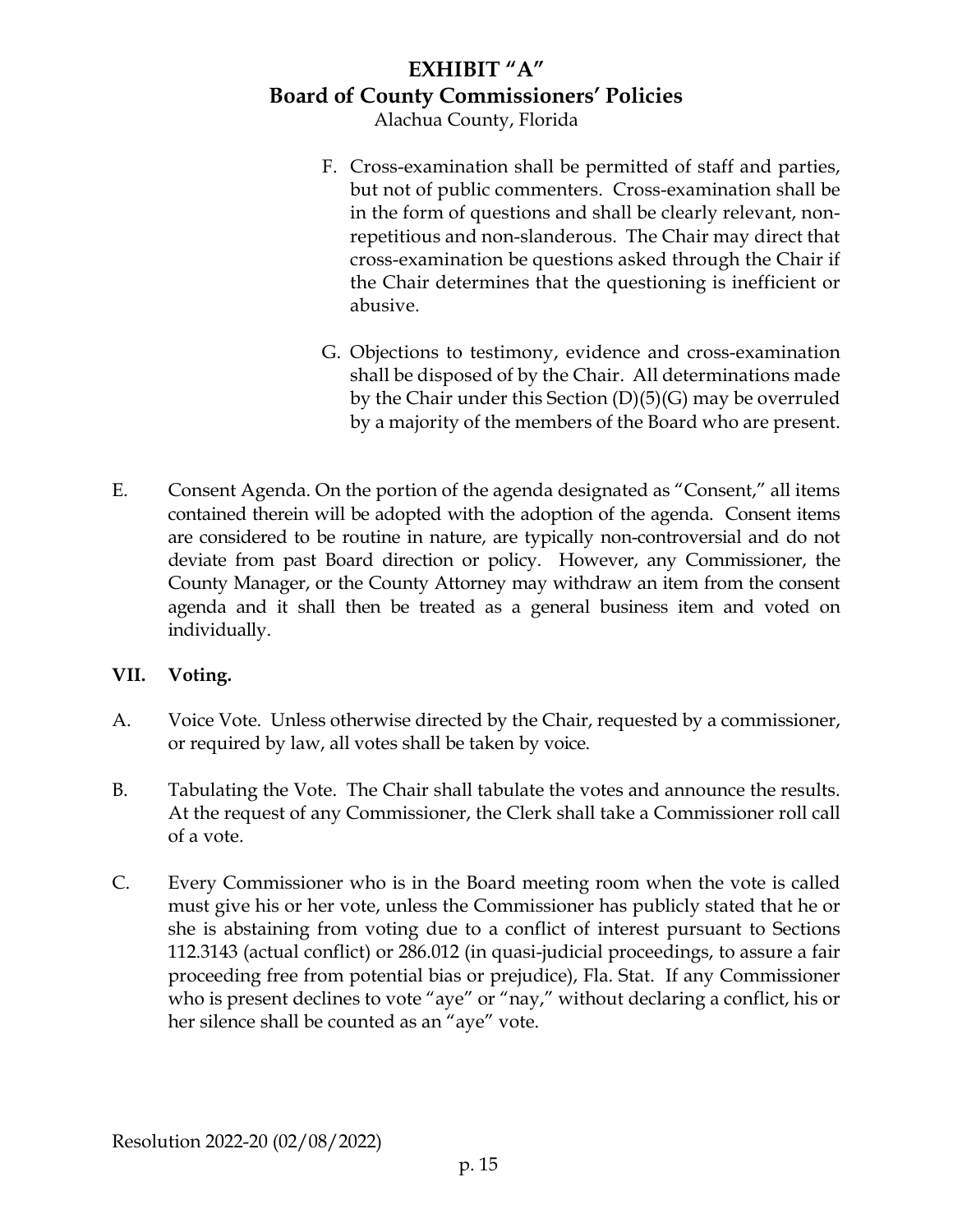Alachua County, Florida

- D. Voting Conflict. No Commissioner shall vote on a matter when the Commissioner has a voting conflict of interest as specified in Section 112.3143 or Section 286.012, Fla. Stat. A Commissioner abstaining from voting due to a voting conflict shall announce the conflict prior to discussion on the matter. Within 15 days following that Board meeting, the Commissioner shall file with the Clerk a Form 8B "Memorandum of Voting Conflict" which describes the nature of the interest in the matter. Form 8B shall be received by the Clerk and incorporated into the meeting minutes as an exhibit.
- E. Majority Vote; Extraordinary Majority Vote; Tie Vote. The passage of any motion, policy, ordinance or resolution shall require the affirmative vote of at least the majority of the members of the Board who are present and eligible to vote. If an extraordinary majority or unanimous vote is required by the Florida Statutes, Alachua County Charter, or Alachua County Code, this shall require the affirmative vote of an extraordinary majority or unanimous members of the Board whether all members are present or not. In the case of a tie in votes on any proposal, the proposal fails.

#### **VIII. Citizen Input: Addressing the Board.**

- A. The Board recognizes public's right to a reasonable opportunity to be heard<sup>[3](#page-17-0)</sup> and the value of citizens expressing their opinions to the operation of County government, and encourages citizen participation in the local government process. The Board also recognizes the necessity for conducting orderly and efficient meetings in order to complete County business in a timely manner. Public attendance and participation may be accomplished through CMT, if available.
- B. Addressing the Board.
	- 1. All remarks shall be addressed to the Board as a body and not to any individual Commissioner. Questions may be asked through the Chair, though no Commissioner is obligated to reply.
	- 2. Copies of all exhibits or documents shown to the Board shall be given to the Clerk for inclusion in the minutes of the meeting, unless due to the size or nature of the exhibit, it would be impracticable to include an exhibit or document in the minutes. If an exhibit is impractical to include in the

<span id="page-17-0"></span><sup>3</sup> Sec. 286.0114(2), Fla. Stat.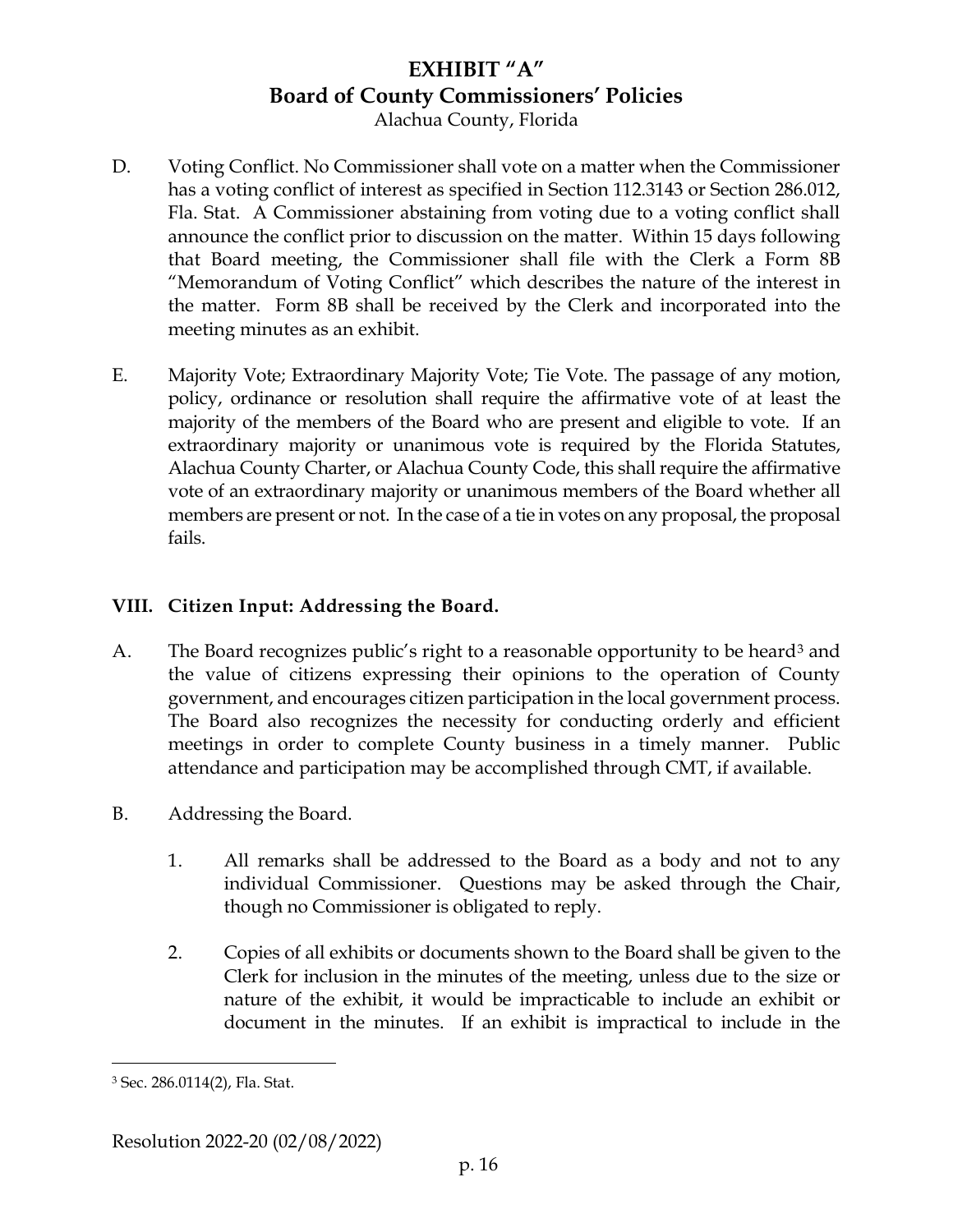Alachua County, Florida

minutes, then the Clerk shall make note of the exhibit and document it through photography, video and/or detailed description. In the case of a quasi-judicial hearing, all exhibits or documents, regardless of size or nature, shall be maintained by the Clerk at least until the period for appeal has lapsed.

- 3. The Board may, but is not required, to discuss a matter brought up during public comment, assign it to an advisory board, a committee or similar group, refer it to the County Manager and/or County Attorney for review and comment, and/or question the speaker and/or take other appropriate action.
- 4. At any time prior to or during the course of a Board meeting, the Chair may request that all persons who wish to address the Board sign in with the Clerk, give their names and the agenda item to which they want to speak. At meetings where a sign-in sheet is required, any person who does not sign in may be permitted to speak after all those who signed in have done so.
- 5. Employees of the County may address the Board on matters of public concern in their individual capacities. Employees should clearly indicate that they are speaking on their own behalf and not on the behalf of the County, their departments, or in their public position capacity. The Board will not discuss employee comments that address an active grievance/arbitration, employee appeal matter or a personnel dispute. The County Manager will advise the employee of the appropriate forum and process for presenting or discussing such matters.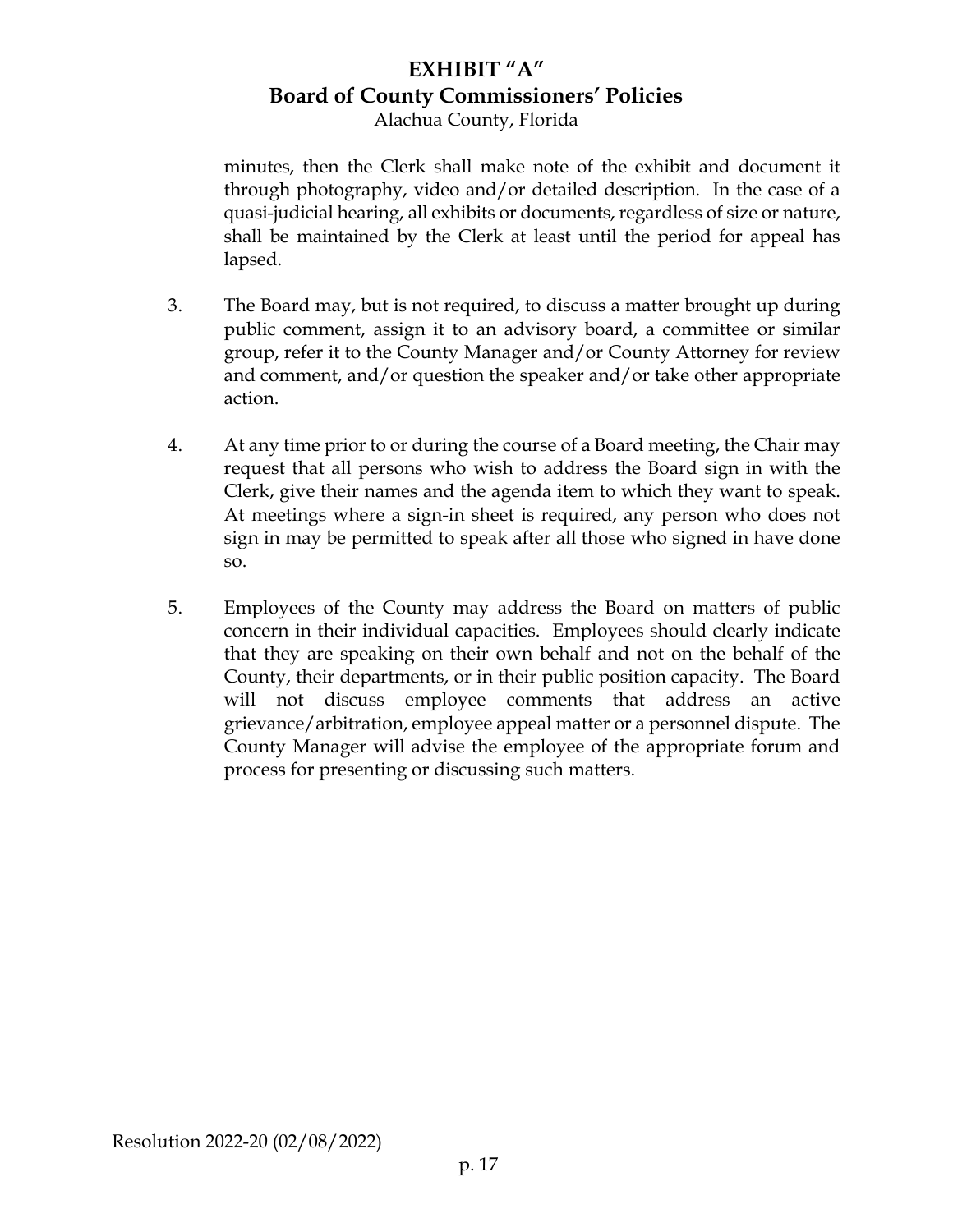Alachua County, Florida

#### C. Decorum.

- 1. Order must be preserved. No person shall, by speech or otherwise, delay or interrupt the proceedings or the peace of the Board, or disturb any person having the floor. No person shall refuse to obey the reasonable orders of the Chair or the Board. Any person making irrelevant, repetitious, or slanderous remarks or who becomes boisterous while addressing the Board shall not be considered orderly or decorous. Any person who becomes disorderly or who fails to confine remarks to the identified subject or business at hand may be cautioned by the Chair and given the opportunity to conclude remarks on the subject in a decorous manner and within the designated time limit.
- 2. If the Chair or the Board declares an attendee out of order, he or she will be requested to relinquish the floor. If the person does not do so, he or she is subject to removal from the Board meeting room or building, or the CMT meeting site, and may be arrested by the Sheriff subject to Section 810.08(1), Fla Stat.
- 3. The County Manager, or her/his designee, shall be Sergeant-at-Arms of the Board meetings. The Sheriff's Office is authorized to assist the County Manager in performing this duty. The County Manager shall carry out all orders and instructions given by the Chair or Board for the purpose of maintaining order and decorum at the Board meeting. In non-emergency situations, the following guidelines for handling disruptions apply:
	- a. If an individual refuses to relinquish the floor after being allowed to address the Board, the Chair will inform the individual that their time to address the Board has expired and the Chair will direct the individual to relinquish the floor.
	- b. If an individual causes disruption in the Commission physical or a CMT meeting site, the Chair will request that the individual causing the disruption cease the disruptive activity.
	- c. If the disruption continues:
		- i. The Chair will inform the individual causing the disruption that their actions are contrary to the orderly function of the meeting and that the individual is to cease such action or the Sergeant-at-Arms (County Manager/designee) will be instructed to remove the individual from the physical or CMT meeting site.
		- ii. The Chair may direct the individual to leave the physical or CMT meeting site. The Chair may inform the individual that,

Resolution 2022-20 (02/08/2022)